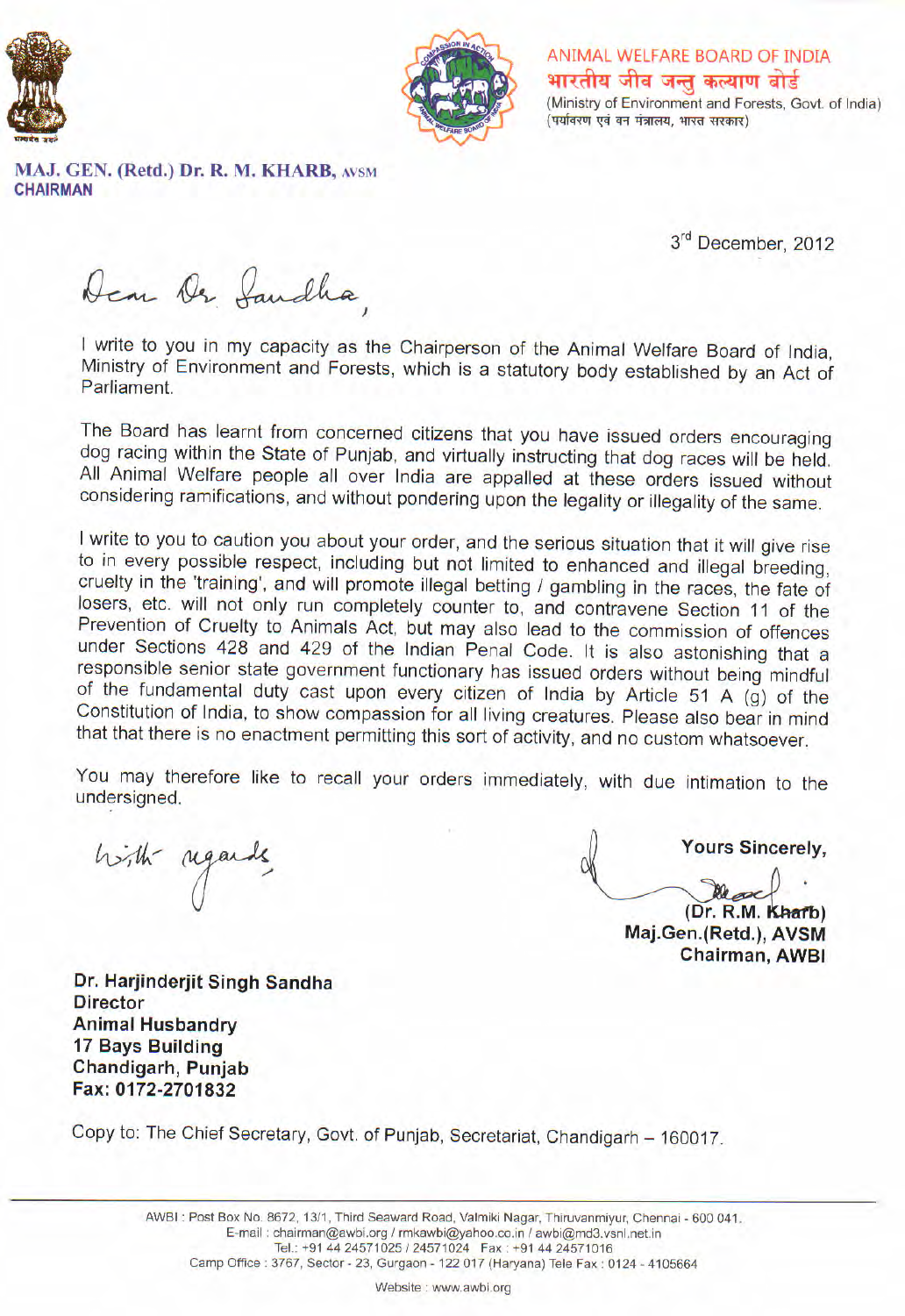Phone: 0172-2701324 E-mail: dahpuniab@gmail.com Fax: 0172-2701832



## DIRECTORATE OF ANIMAL HUSBANDRY, PUNJAB 17-BAYS BUILDING, SECTOR 17, CHANDIGARH

## ਡਾਇਰੈਕਟੋਰੇਟ ਪਸ਼ੂ ਪਾਲਣ ਵਿਭਾਗ, ਪੰਜਾਬ

17-ਬੇਜ਼ ਬਿਲਡਿੰਗ, ਸੈਕਟਰ 17, ਚੰਡੀਗੜ੍ਹ

Dated  $5 - 12 - 2012$ 

To

The Chairman, Animal Welfare Board of India, Minisitry of Enviornment and Forests, Govt of India. Post Box no-8672,13/1, Third Seaward Road, Valmiki Nagar, Thiruvanmiyur, Chennai-600041.

Subject:-

Regarding Dog races at district livestock Championships in the State of Punjab.

Kindly refer to your letter dated  $3^{rd}$  Dec., 2012 on the subject cited above. In this connection, it is submitted that the department of Animal Husbandry, Punjab, is organising district level and national level livestock Championships and milking competitions during 2012-13 to popularize and promote scientific breeding of various breeds of animals.

About 48 events regarding breed competitions of horses, cattle, buffaloes, goats, sheeps, poultry etc. and milking competitions of buffaloes, cattle and goats are proposed to be held during district level Championships and 63 such competitions will be held during the National Livestock Championship. These competitions are held under the strict supervision of competent persons who are specialists in their respective fields. Hound race is one of the optional events being oraganised at some places only under the supervision of qualified veterinarians and it is ensured that there is no violation of any act/rules of Prevention of Cruelty to Animals.